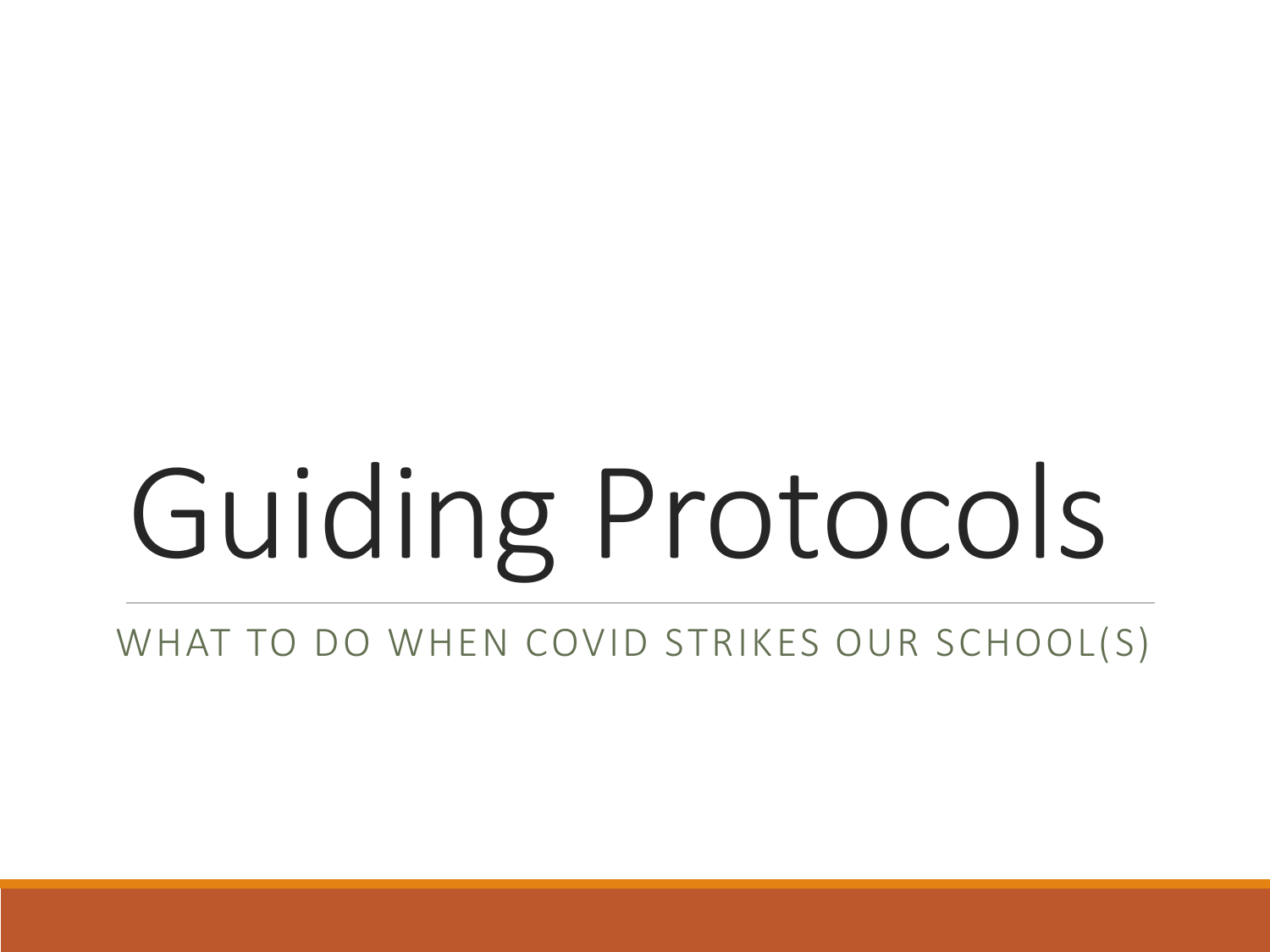# Protocols Staff or Student Status



*\* - It is important to keep confidential personnel or student with COVID-19 to keep their name confidential. \*\* - LES computer lab is being converted to the isolation/quarantined area for the district.*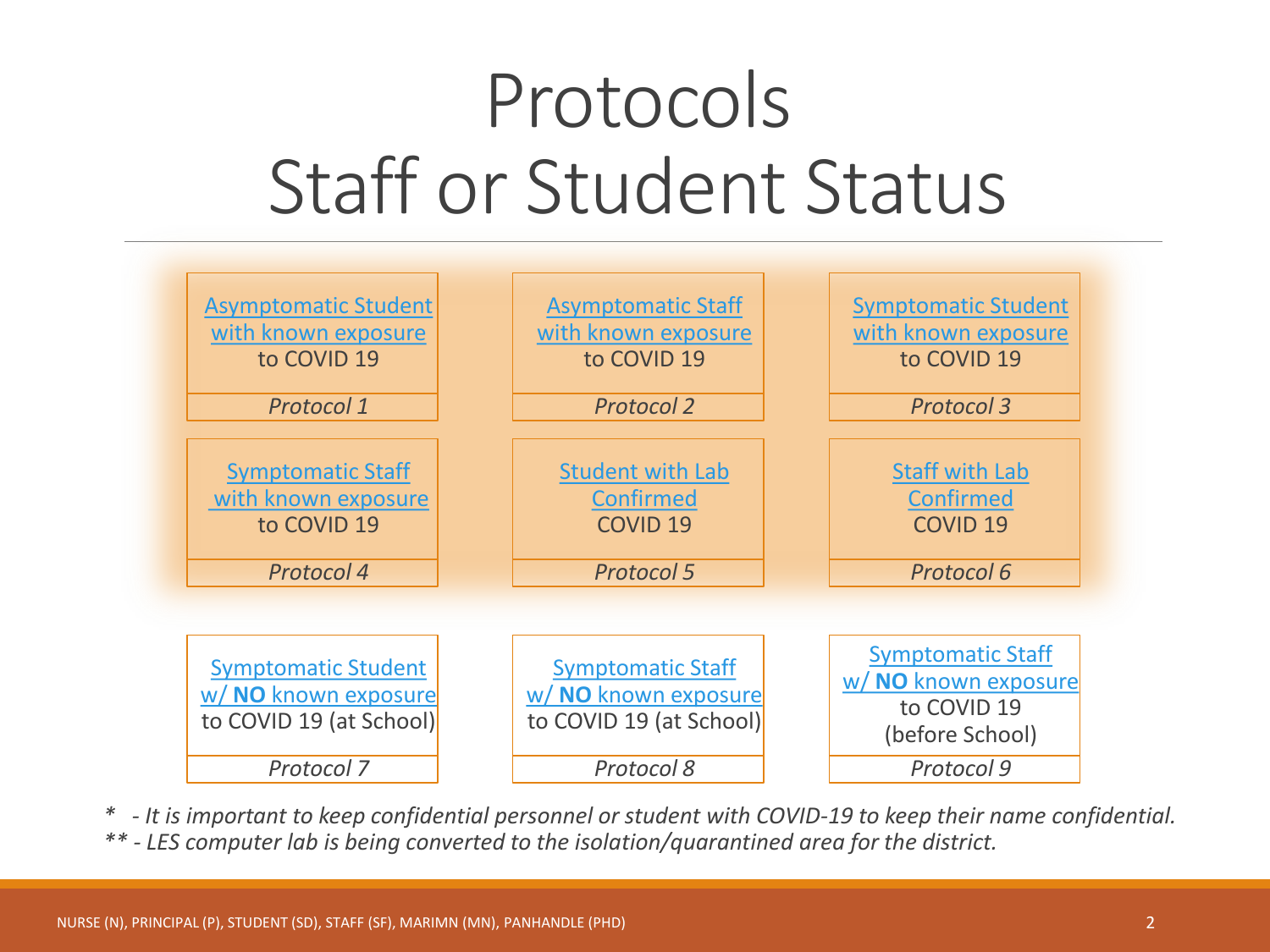## <span id="page-2-0"></span>COVID PROTOCOL 1 Asymptomatic *student* who has a known exposure to COVID 19

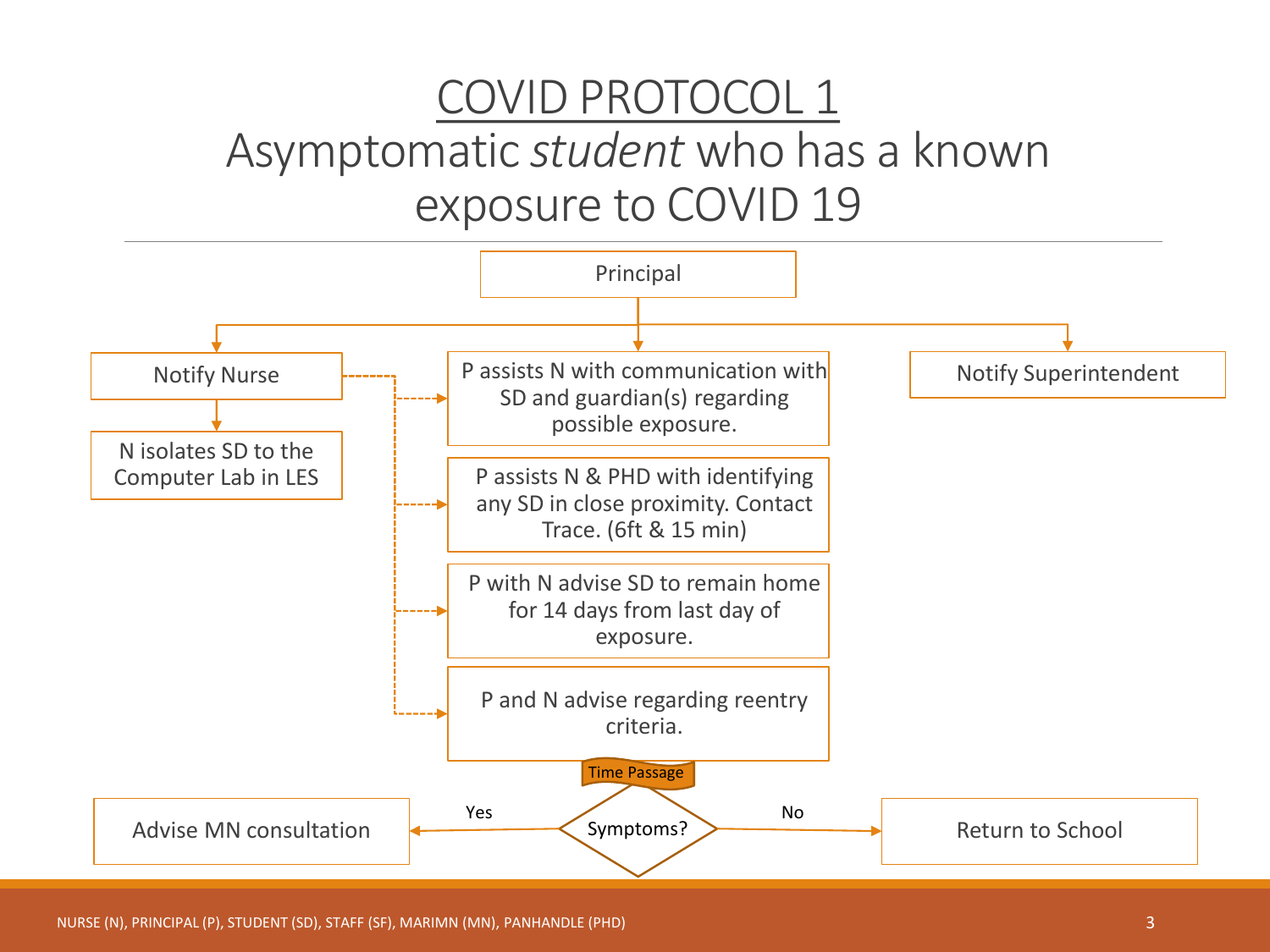#### <span id="page-3-0"></span>COVID PROTOCOL 2 Asymptomatic *staff* who has a known exposure to COVID 19

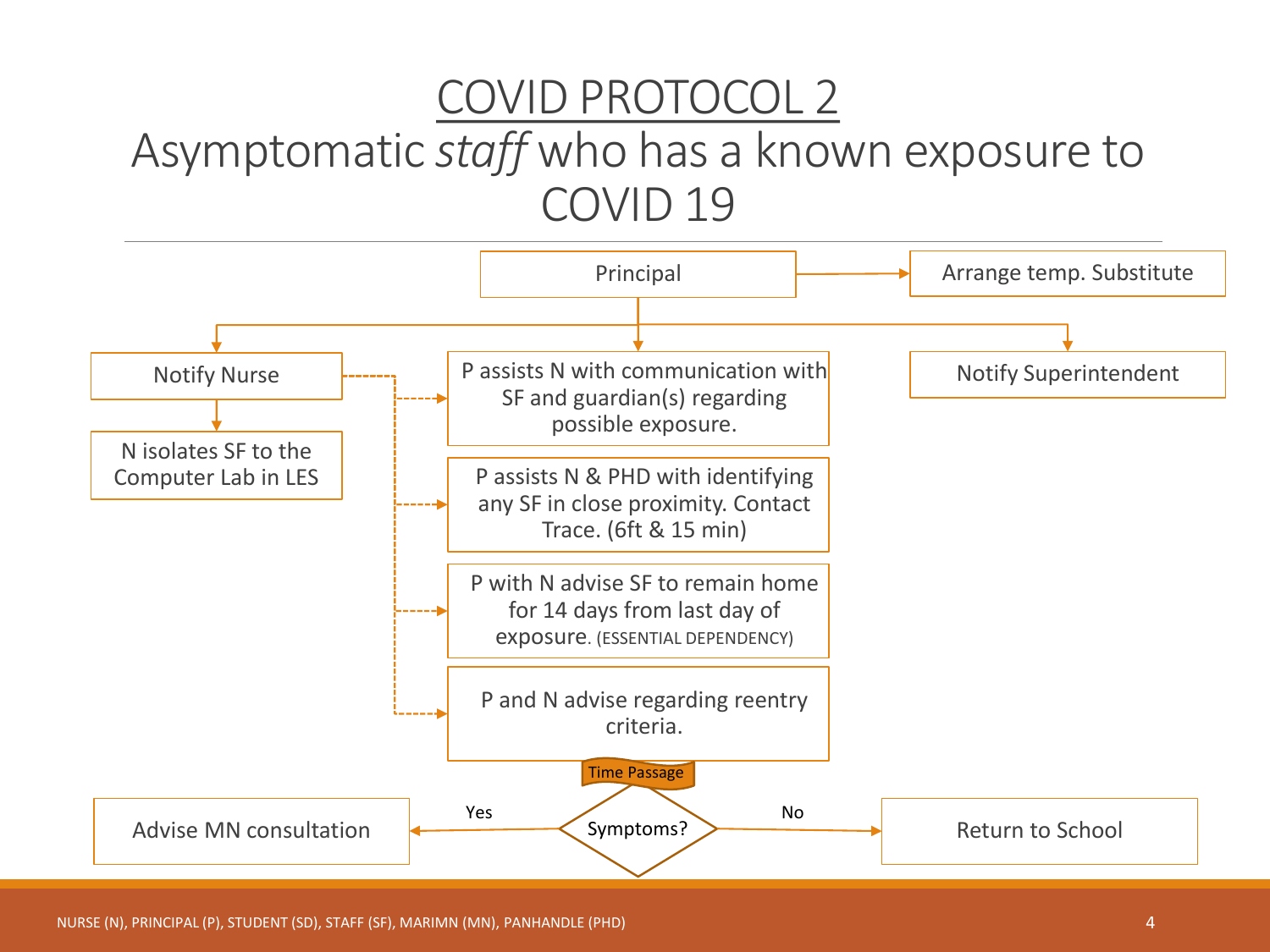#### <span id="page-4-0"></span>COVID PROTOCOL 3 Symptomatic *student* who has a known exposure to COVID 19

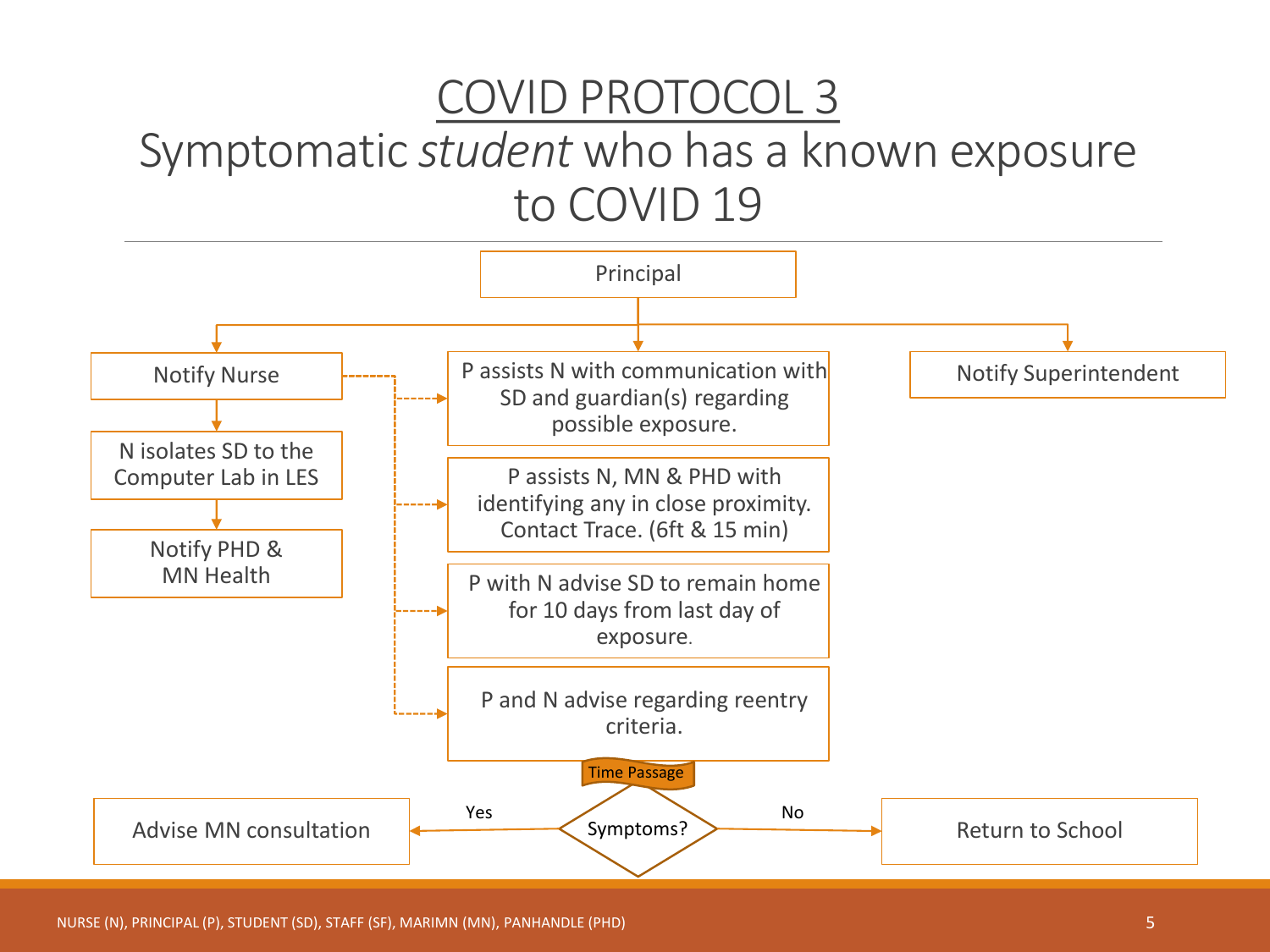#### <span id="page-5-0"></span>COVID PROTOCOL 4 Symptomatic *staff* who has a known exposure to COVID 19

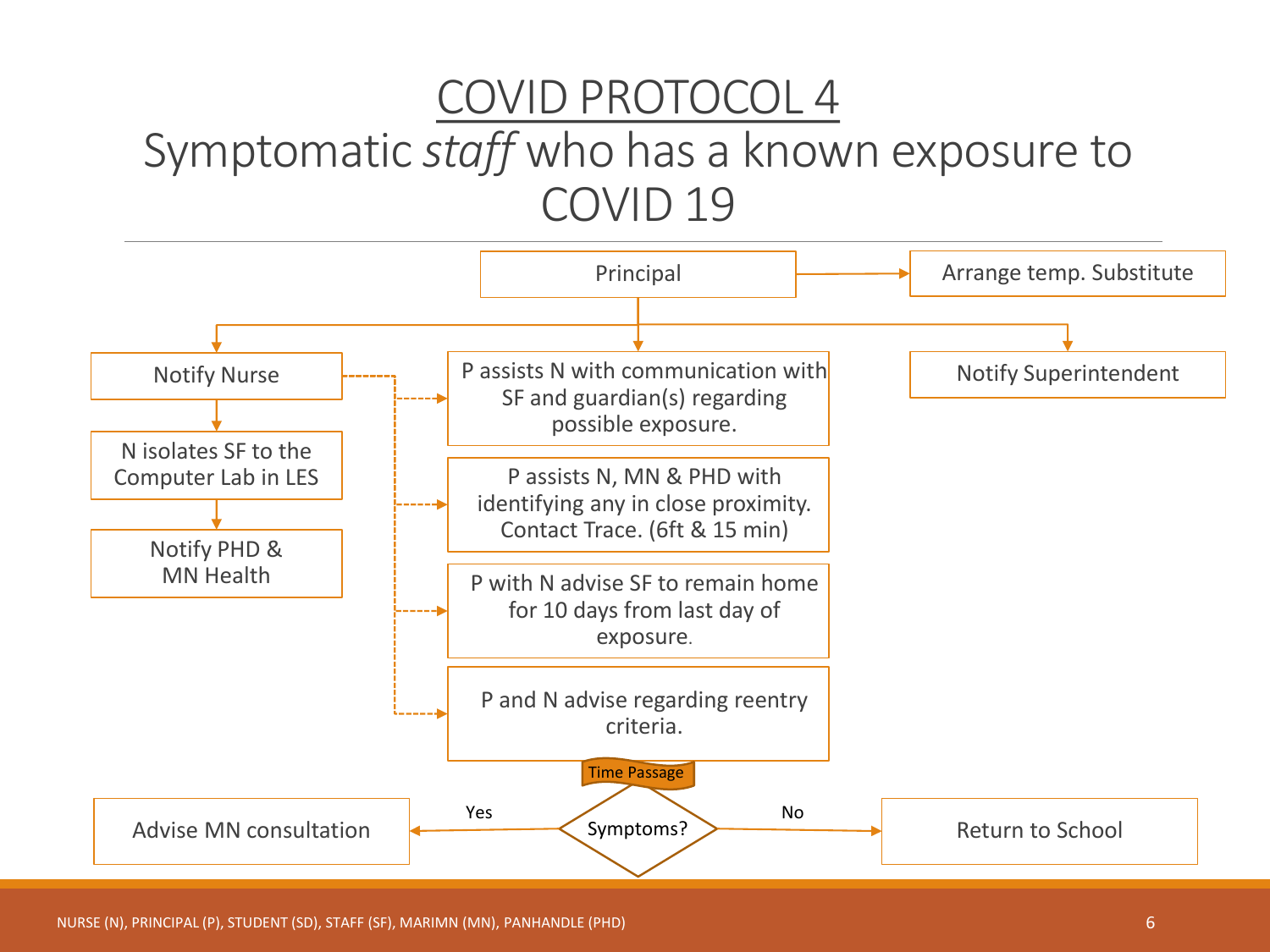#### COVID PROTOCOL 5 *Student* who has lab confirmed COVID 19

<span id="page-6-0"></span>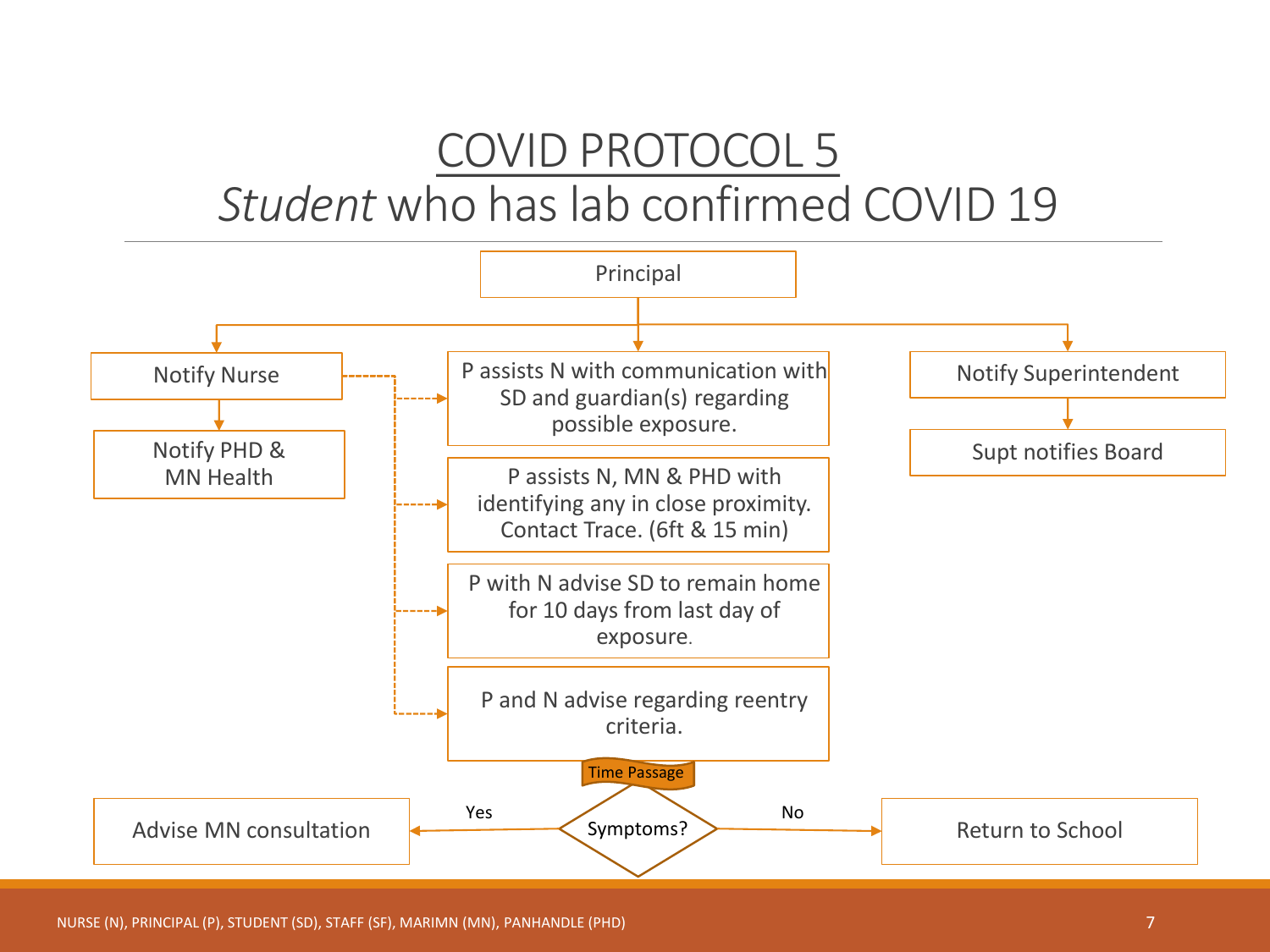#### COVID PROTOCOL 6 *Staff* who has lab confirmed COVID 19

<span id="page-7-0"></span>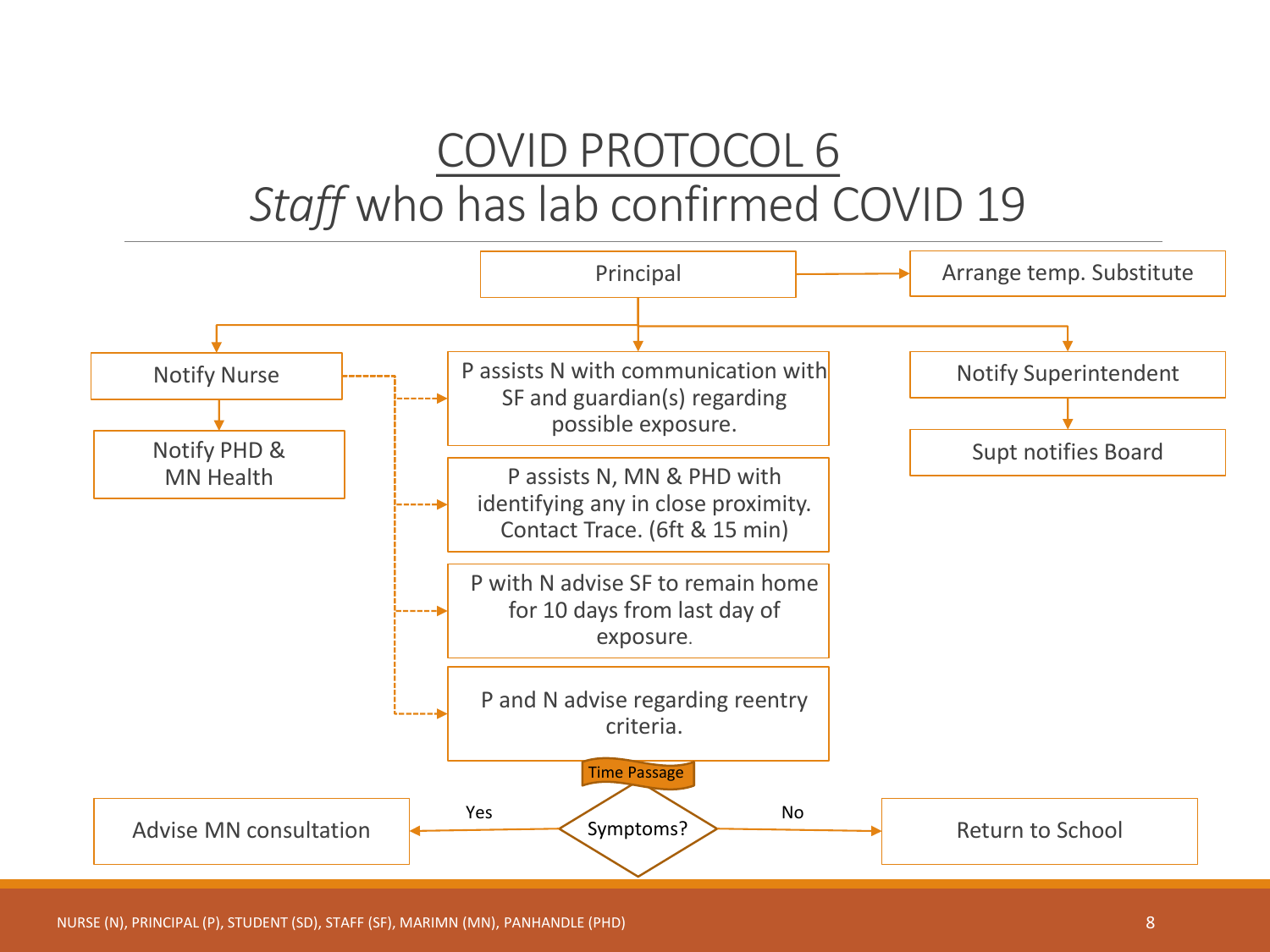## <span id="page-8-0"></span>COVID PROTOCOL 7 Symptomatic *student* who has no known exposure to COVID 19 (at school)

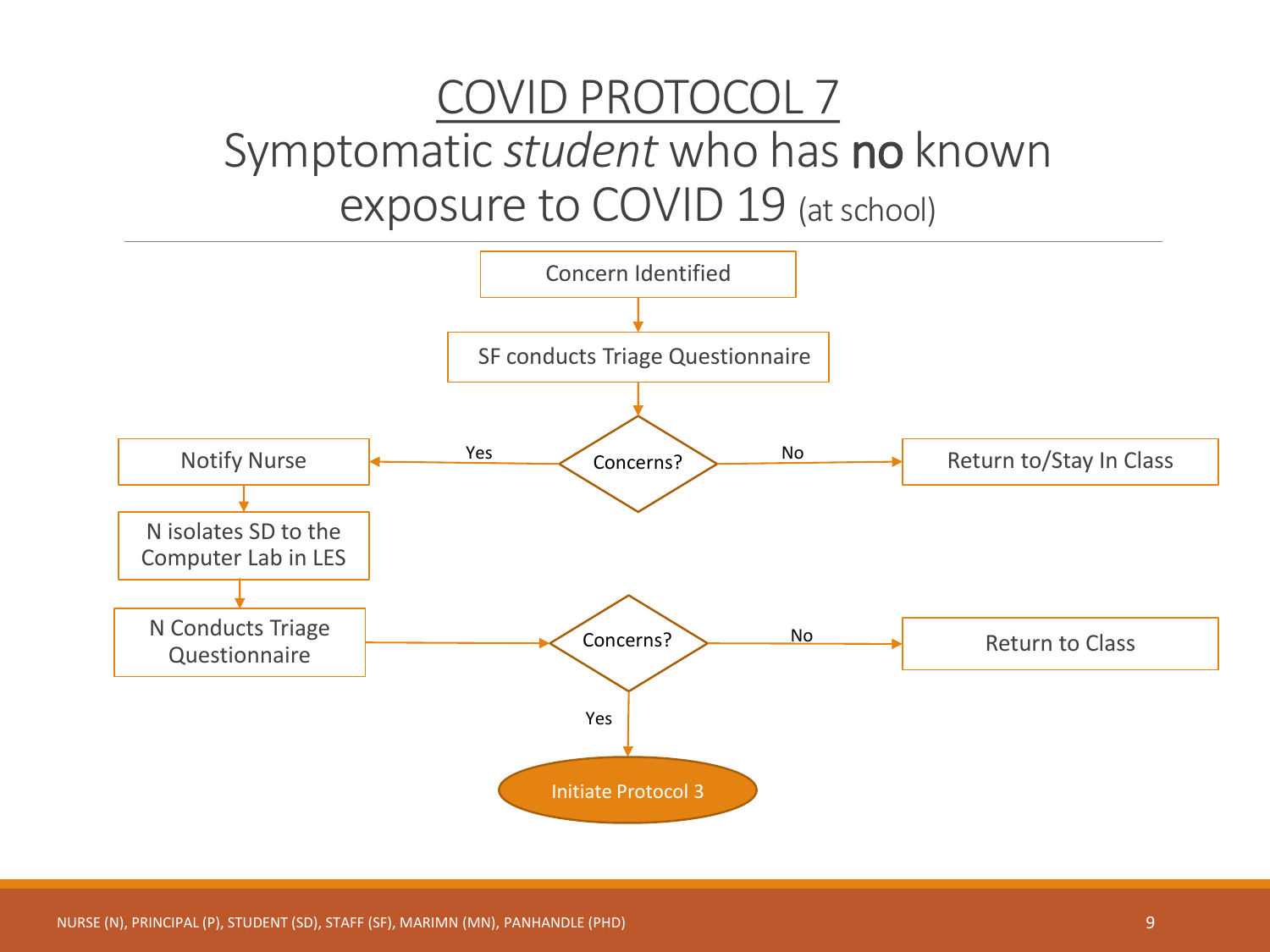### <span id="page-9-0"></span>COVID PROTOCOL 8 Symptomatic *staff* who has no known exposure to COVID 19 (at school)

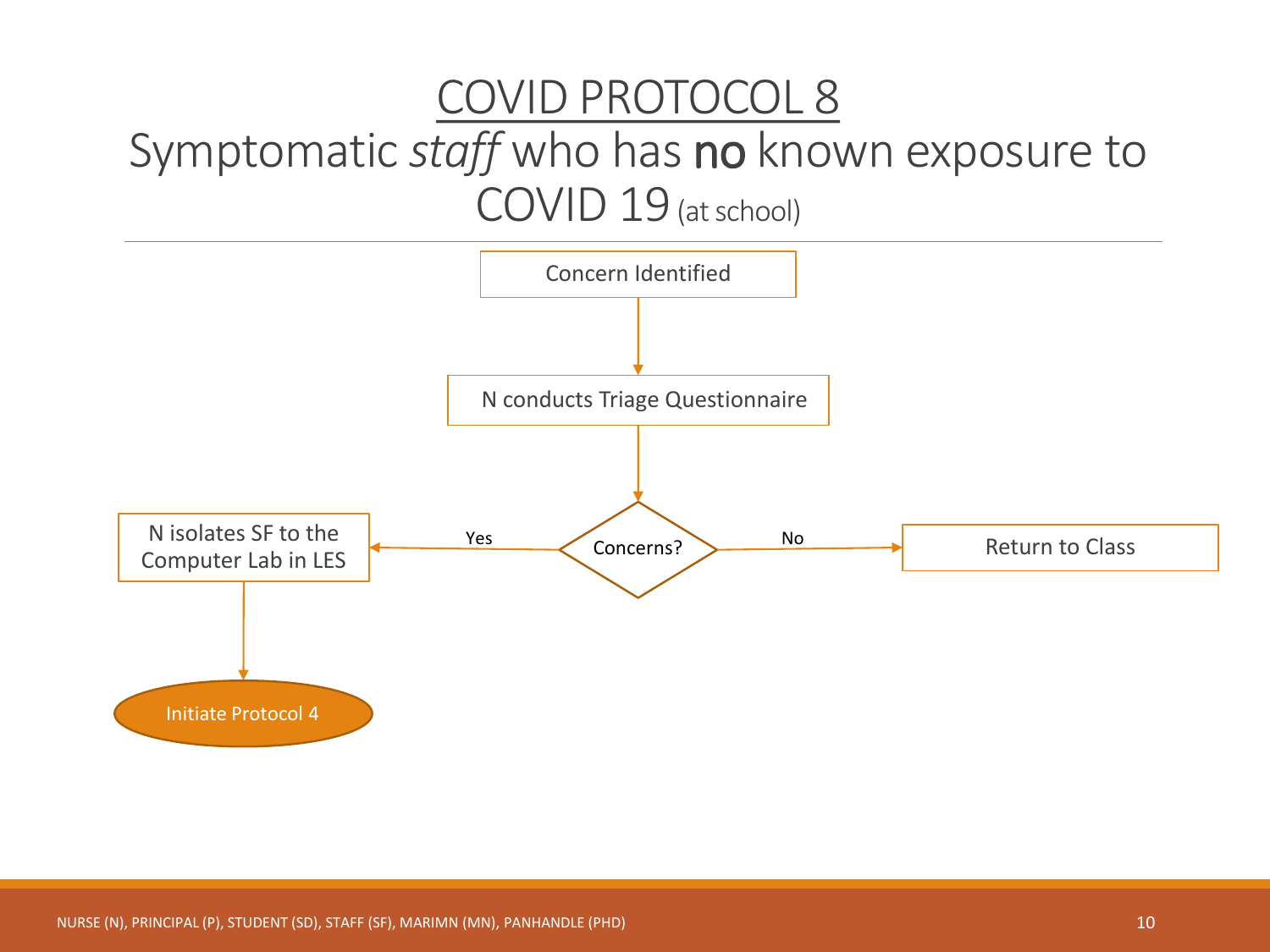### <span id="page-10-0"></span>COVID PROTOCOL 9 Symptomatic *staff* who has no known exposure to COVID 19 (before school)